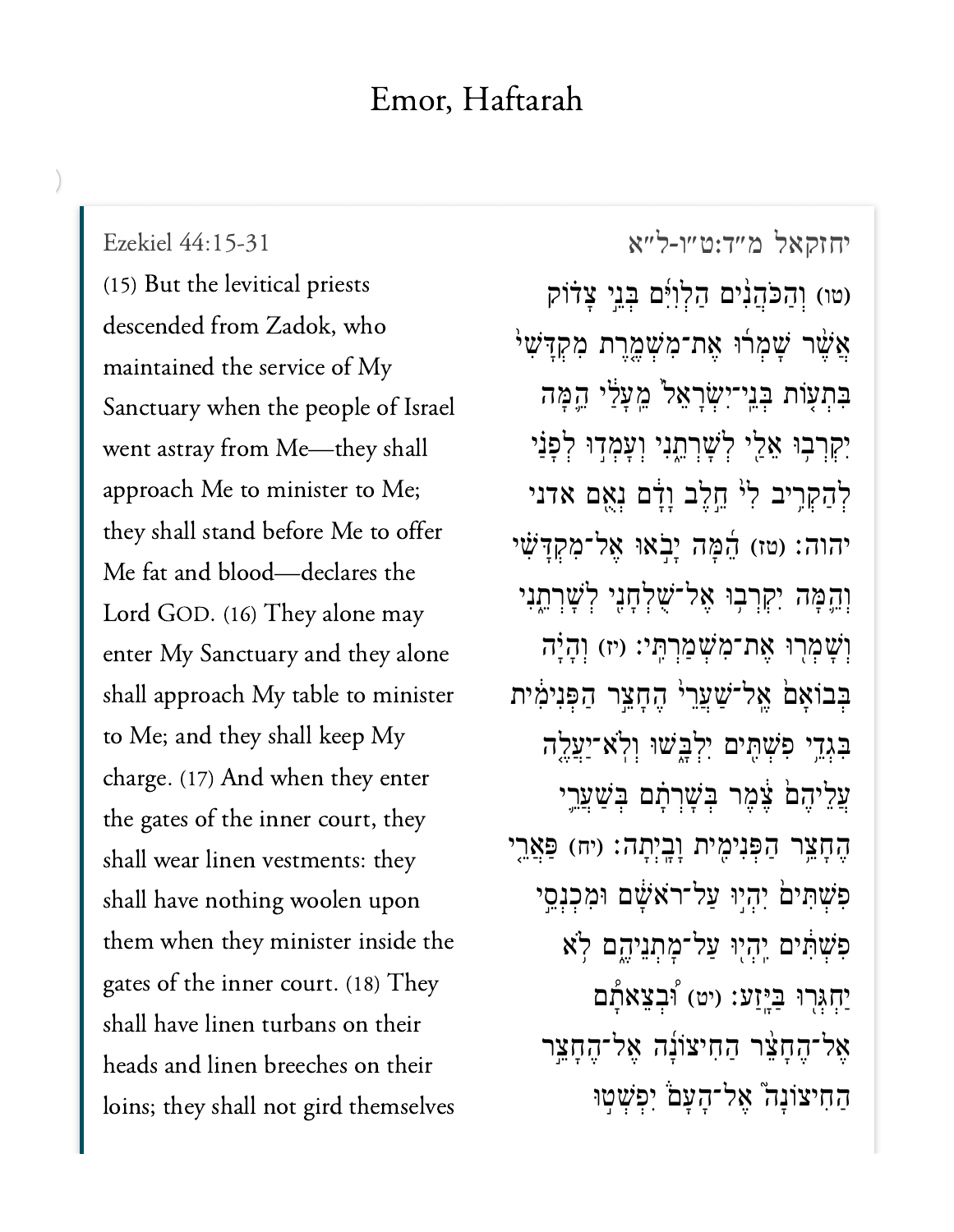with anything that causes sweat. (19) When they go out to the outer court—the outer court where the people are—they shall remove the vestments in which they minister and shall deposit them in the sacred chambers; they shall put on other garments, lest they make the people consecrated by [contact with] their vestments. (20) They shall neither shave their heads nor let their hair go untrimmed; they shall keep their hair trimmed. (21) No priest shall drink wine when he enters into the inner court. (22) They shall not marry widows or divorced women; they may marry only virgins of the stock of the House of Israel, or widows who are widows of priests. (23) They shall declare to My people what is sacred and what is profane, and inform them what is clean and what is unclean. (24) In lawsuits, too, it is they who shall act as judges; they shall decide them in accordance

אֶת־בִּגְדֵיהֶׁם אֲשֶׁר־הֶמָּה מְשַׁרִתֵּם ּבָּ֫ם וְהִנֵּיחוּ אוֹתֵם בְּלֵשְׁכְ**ֹת הַקְ**ּדֵּֽשׁ וְלֵבְשׁוּ בְּגָדִים אֲחֵרִים וְלֹא־יִקַדִּשִׁוּ אֶת־הָעֲם בִּבְגְדֵיהֱם: (כ) וְרֹא<sup>ָ</sup>שָׁם יְשָׁלֵחוּ וּפֵרַע לְא יְשַׁלֵחוּ כָּסְוֹם יִכְסְמְוּ אֶת־רָאֹשֵׁיהֱם: (כא) וְ<u>י</u>ִין ּלֹא־יִשְׁתְּוּ כָּל־כֹּהֵן בִּבוֹאֲם אֶל־הֶחָצֵר הַפְּנִימֶית: (כב) וְאַלְמָנָה<sup>ָ</sup> וּגְרוּשָׁה לֹא־יִקְחְוּ לְהֶם לְנָשִׁים כִּי אָם־בְּתוּלֹת מְזֵּ<sup>ׂ</sup>רַעֹּ בֵּיִת יְשָׂרָאֵל וְהַאַלְמַנָה אֲשֶׁר תֵּהְיֶה אַלְמַנָּה מְכֹּהֵן יֵקְחוּ: (כג) וְאֵת־עַמֶּי יוֹרוּ בֵּין ֹקְדֵשׁ לְחָל וּבֵין־טָמֵא לְטָהְוֹר יֹוֹדְעֶם: (כד) וְעַל־רָיב הֱמָּה יַעַמְדִוּ (לשפט) [לְמְשָׁפָּט] בִּמְשָׁפָּטֵי וושפטהו) [יְשִׁפְטֶהוּ] וְאֵת־תּוֹרֹתֵי) וְאֵת־חִקּתַי<sup>ּ</sup> בִּכַל־מוֹעֲדֵי יְשָׁמֹרוּ וְאֶת־שַׁבְּתוֹת*ַי* יְקַדֵּשׁוּ: (כה) וְאֱל־מֶת אֲדָם לְא יַבְוֹא לְטַמְאָה ּבִי אִם־לְאָב וּלְאֵם וּלְבֵן וּלְבַת ַּלְאָׁח וּלְאַחֲוֹת אֲשֱר־לֹא־הַיְתֵה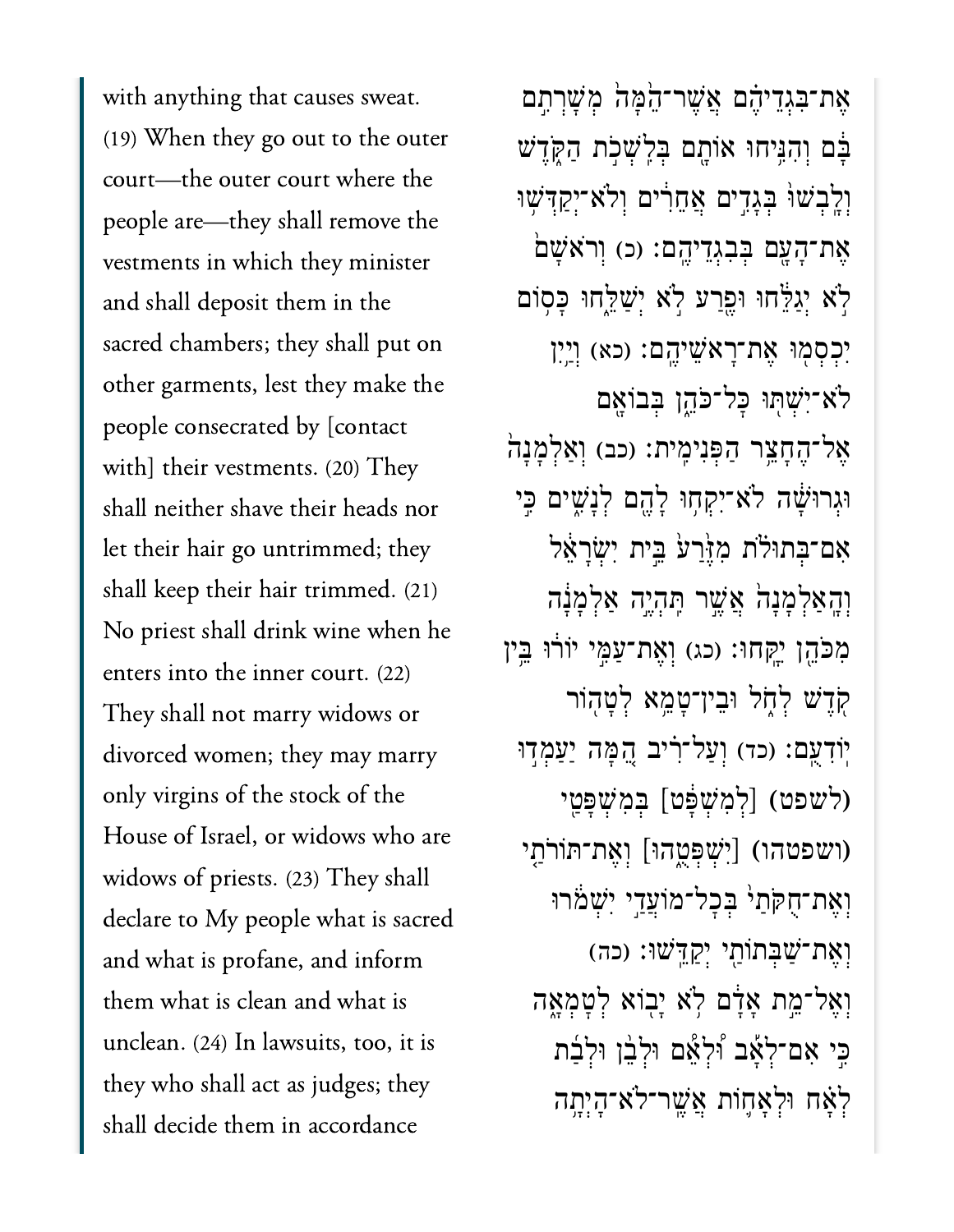with My rules. They shall preserve My teachings and My laws regarding all My fixed occasions; and they shall maintain the sanctity of My sabbaths. (25) [A priest] shall not defile himself by entering [a house] where there is a dead person. He shall defile himself only for father or mother, son or daughter, brother or unmarried sister. (26) After he has become clean, seven days shall be counted off for him; (27) and on the day that he reenters the inner court of the Sanctuary to minister in the Sanctuary, he shall present his sin offering-declares the Lord GOD. (28) This shall be their portion, for I am their portion; and no holding shall be given them in Israel, for I am their holding. (29) The meal offerings, sin offerings, and guilt offerings shall be consumed by them. Everything proscribed in Israel shall be theirs. (30) All the choice first fruits of every kind,

לְאִישׁ יִטַּמָּאוּ: (כו) וְאַחֲרֵי טָהֲרָתָוֹ שִׁבְעַת יָמֶים יִסִפְּרוּ־לְוֹ: (כז) וּבִיוֹם בֹאוֹ אֲל־הַקּׂרֵשׁ אֲל־הֵחָצֵר הַפּּנִימִית לִשָּׁרֵת בַּקּׂדֵשׁ יַקְרֵיב חַטָּאתְוֹ נִאֲם אדני יהוה: (כח) וְהָיְתֶה לָהֶםׂ לְנַחֲלָה אֲנֵי נַחֲלָתֶם וַאֲחֻזָּה לְא־תִתְנִוּ לָהֶם בִּיְשְׂרָאֵל אֲנֶי אֲחֻזָּתֲם: (כט) הַמִּנִחַה וְהַחַטֶּאת וְהָאֲשָׁם הֱמָּה יֹאכִלְוּם וְכָל־חֱרֵם בִּיְשָׂרָאֱל לָהֱם יִהְיֶה: (ל) וְרֵאֹשִׁית כָּלִ־בְּכּוּרֵי כֹל וִכְלִ־תְּרְוּמַת כֹּל מְכֹל תְּרוּמְוֹתֵיכֵם לַכֹּהֲנִים יִהְיֶה וְרֵאֹשֶׁית עֲרִסְוֹתֵיכֶם תִּתְּנִוּ לַכֹּהֵן לְהָנֵיחַ בְּרָכֶה אֶל־בֵּיתֱךָ: (לא) כָּל־נִבֲלָה וּטְרֵפָּה מִוְ־הָעְוֹף וּמְוְ־הַבְּהֵמֶה לְא יֹאכִלְוּ הכֹּהנים: {פ}